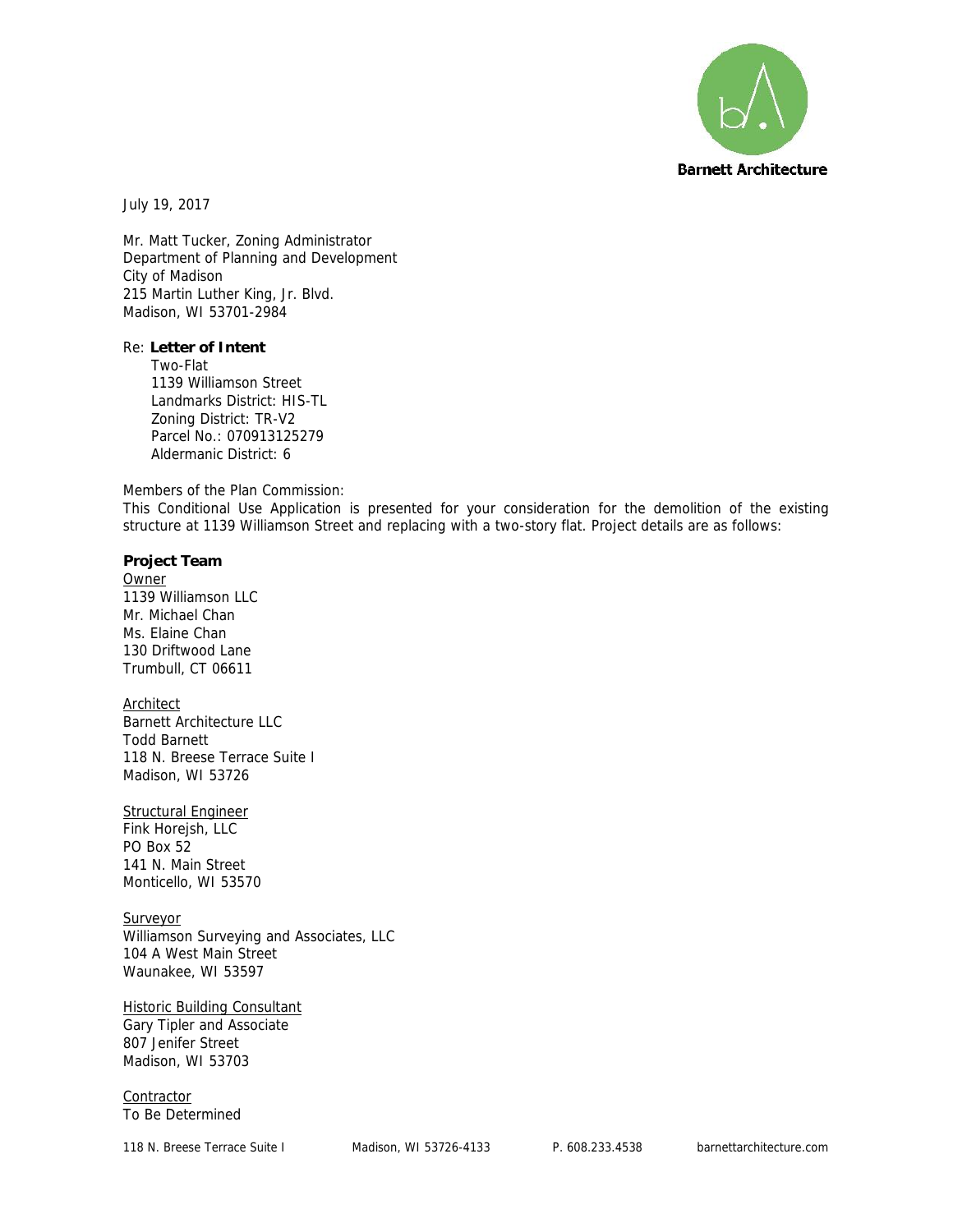

## **Contact/Notification**

Alder Marsha Rummel and the Neighborhood Association were notified via email on March 28, 2017.

### **Proposed Project**

The proposed project is for a two-flat apartment measuring approximately 24' x 60' exclusive of the front and rear porch/stairs. A common entry hall accessed directly from the front sidewalk and porch provides protected access to the first and second floor units. Each unit measures approximately 1375 square feet and provides for three bedrooms, two bathrooms, typical living/dining/kitchen spaces, a home office and in unit laundry. In addition, each unit has a front and rear porch and direct access to the back yard.

## **Planning/Zoning Pre-Planning Meeting**

City of Madison Zoning and Planning Departments were contacted on March 6, 2017 via email for a Pre- Design meeting. A meeting was attended by Matt Tucker, Kevin Firchow, Tim Parks and Amy Scanlon of the City of Madison, Michael Chan (via Skype) and Todd Barnett.

## **Neighborhood Meeting Summary**

| 5/9/2017  | Marquette Neighborhood Association Preservation and Development I  |  |
|-----------|--------------------------------------------------------------------|--|
| 5/25/2017 | Neighborhood Meeting                                               |  |
| 6/5/2017  | Landmarks Commission (Granted Certificate of Appropriateness)      |  |
| 7/11/2017 | Marquette Neighborhood Association Preservation and Development II |  |
|           | (referred at MNA Request)                                          |  |
|           |                                                                    |  |

# **Existing Conditions**

The property is marked by a single-story gabled roof structure with a partial basement measuring approximately 635 square feet. The only other improvements are limited to the hard-packed gravel parking lot and utility connections.

#### **Project Schedule**

Construction is tentatively slated to commence in October/November 2017 with a construction period of five to six months.

# **Proposed Use and Square Footage**

Proposed use of the space is a two-flat apartment building with the option of become owner occupied in the future.

#### **Property Details**

| 38.00'  | North Property Line Dimension |
|---------|-------------------------------|
| 37.91'  | South Property Line Dimension |
| 132.20' | East Property Line Dimension  |
| 132.21' | West Property Line Dimension  |
| 3248    | Square Footage                |

0.07 Acreage

# **Zoning Details**

| 20'    | Front Setback (base code)                   |
|--------|---------------------------------------------|
| 12.7'  | Front Setback (averaging allowing/approach) |
| 18.0'  | Front Setback (proposed)                    |
| 25'    | Rear Setback                                |
| 3.8'   | Side Setbacks (based on 10% of lot width)   |
| 2273.6 | Lot Coverage - Maximum (70% of Site Area)   |
| 1569.0 | Lot Coverage - Actual (1569/3248)           |